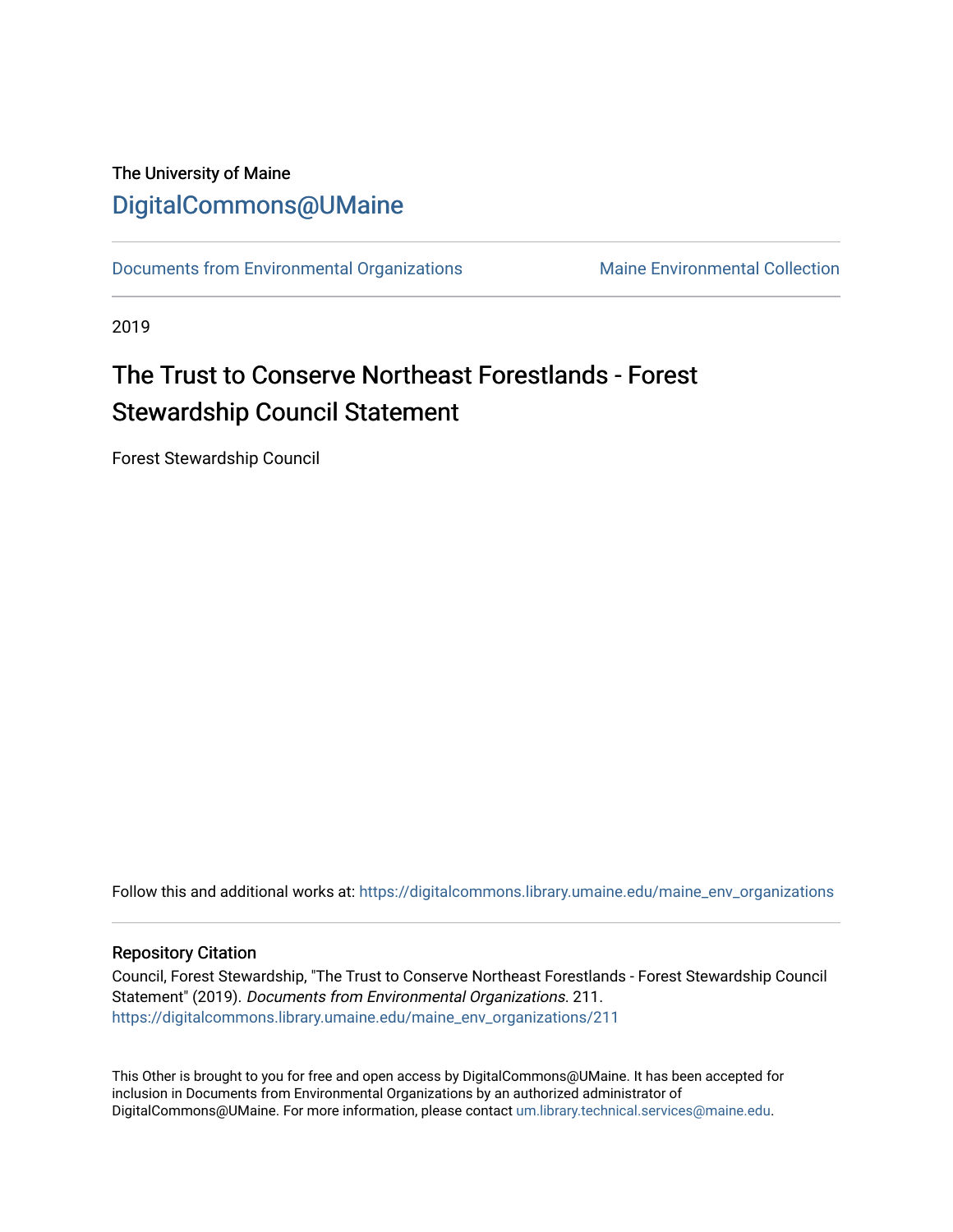

## **BENEFITS OF FSC CERTIFICATION THROUGH THE TRUST TO CONSERVE NORTHEAST FORESTLANDS**

The Trust established the Master Logger Certification Program in 1999, the first international certification to recognize the key role loggers play in the forest products chain

In addition to providing Master Logger Certification the Trust also holds FSC Group Chain of Custody, Forest Management, and Controlled Wood certificates. We are building a network of certified loggers, landowners, and wood manufacturers throughout the northeast whose activities will create economic opportunities for all our members.

The Trust offers these certification services to support landowners, manufacturers, or logging companies who own and are employed in the forest. We recognize the environmental and social benefits of maintaining working forestland.

The Trust has taken a leadership role in developing markets for the ecosystem services provided by working forests. Our goal is to provide our member landowners with the opportunity to earn revenue through forest management and other environmental benefits resulting from the responsible stewardship of their land.

Our member landowners work with third-party certified loggers. Certified loggers have the knowledge and skills needed to help you realize your objectives for your property, and certified loggers consistently meet the environmental standards required by FSC

FSC certification is an internationally recognized and respected system for promoting environmentally appropriate, socially beneficial, and economically viable management of the world's forests.

1013 certificates, representing 331.96 million acres of forest in 81 countries, are certified to FSC standards. The United States holds 112 of the certificates representing 9.75% of the certified lands worldwide.

FSC is the fastest growing forest certification system in the world.

FSC provides a credible Chain of Custody system for tracking forest products from their origin in the forest to their end-use.

This system of manufacturers and retailers is growing. There are currently 19,313 Chain of Custody certificates in 105 countries (3,781 in the US or 19.6% of total).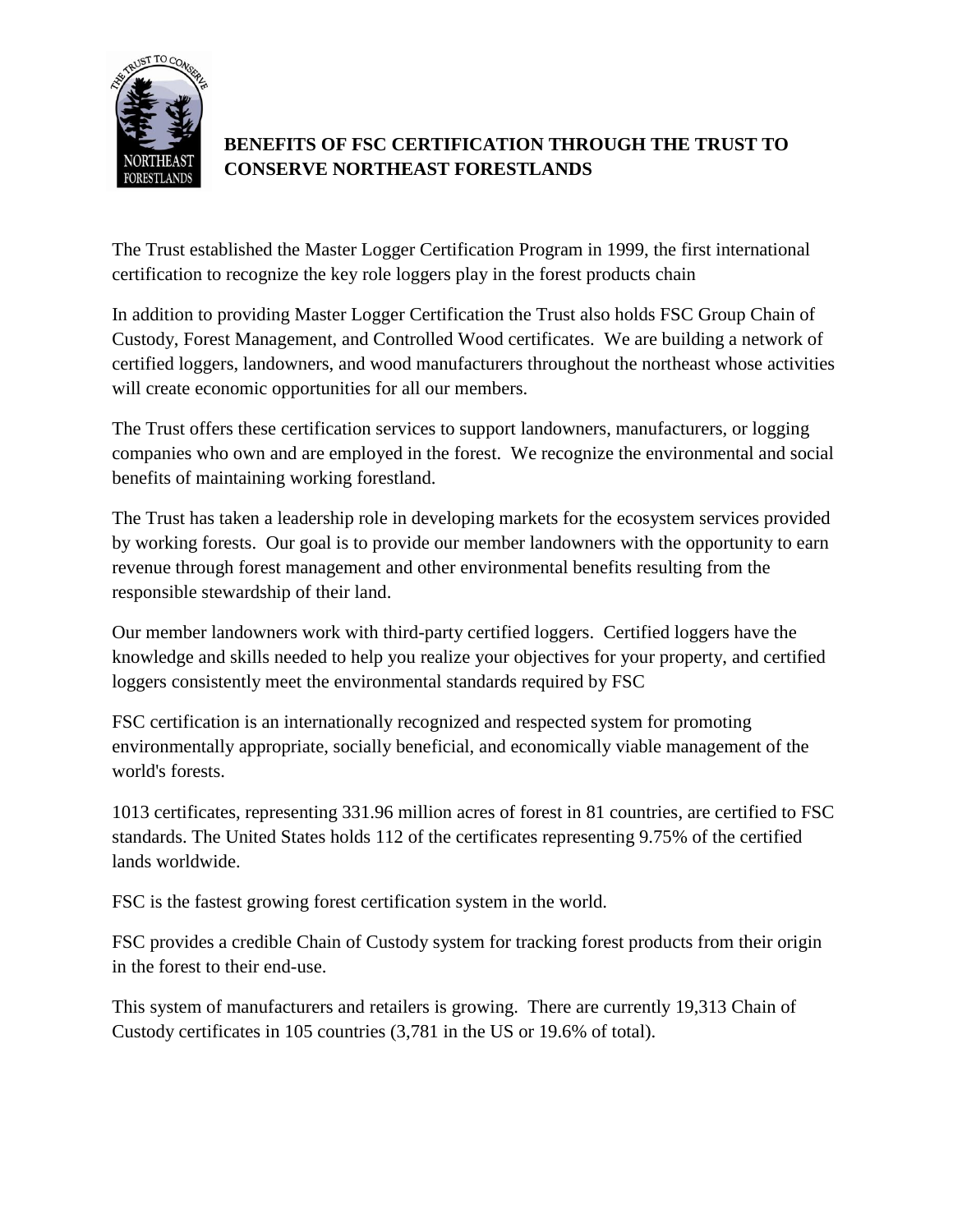

Forest Stewardship Council (FSC) Forest Management Group Certificate

The Trust to Conserve Northeast Forestlands is committed to facilitating the forest management of our certified group of landowners in accordance with the Forest Stewardship Council-US Principles and Criteria.

# **VISION**

*Enhancing the health of the working forest through exceptional accountability.* 

- We believe that third-party certification is the foundation of responsible forest management and harvesting.
- We believe that third-party certification will support the development of new markets and opportunities for landowners, loggers and wood processors.
- We believe that the working forests of the northeast, and the people and businesses who manage them, deserve the right to participate fully in this vision through low-cost access to forest certification.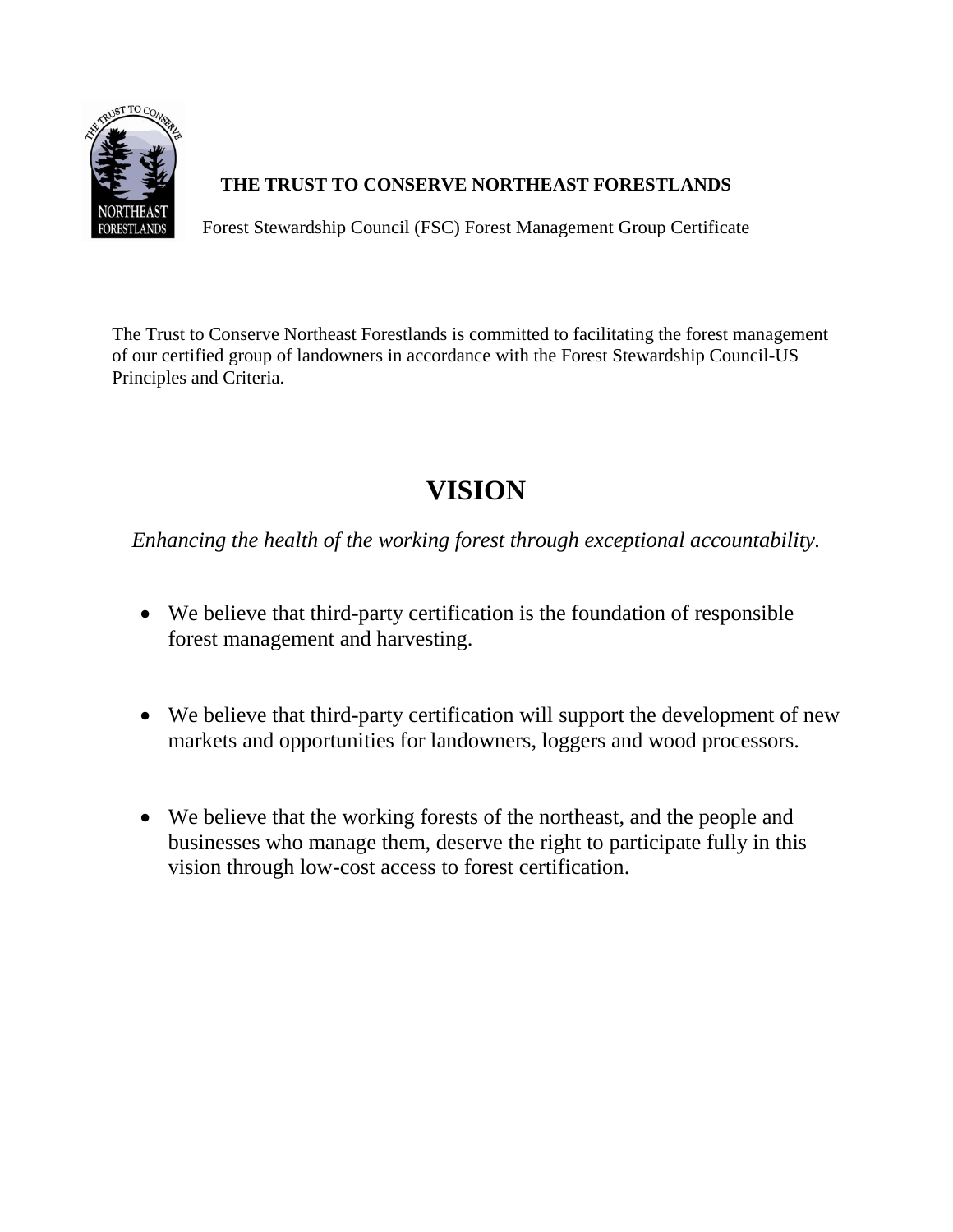

Forest Stewardship Council (FSC) Forest Management Group Certificate

### CONTACT INFORMATION

**The Trust to Conserve Northeast Forestlands**  PO Box 1036, 110 Sewall St. Augusta, ME 04332 (207) 688-8195 (207) 688-8197 Fax [www.tcnef.org](http://www.tcnef.org/) [www.masterloggercertification.com](http://www.masterloggercertification.com/)

| <b>Staff</b>  | <b>Title</b>          | <b>Phone</b> | E-Mail                      | <b>Purpose</b>                     |
|---------------|-----------------------|--------------|-----------------------------|------------------------------------|
| <b>Member</b> |                       |              |                             |                                    |
|               |                       |              |                             | For all inquiries related to       |
|               |                       |              |                             | the FSC Group Forest               |
| Ted Wright    | Executive<br>Director | 207-688-8195 | executivecirector@tcnef.org | Management Certificate,            |
|               |                       |              |                             | Chain of Custody, and              |
|               |                       |              |                             | <b>Master Logger Certification</b> |
| Jessica Clark | Membership            | 207-688-8195 | jessica@maineloggers.com    | Back-up support and                |
|               | Services              |              |                             | troubleshooting                    |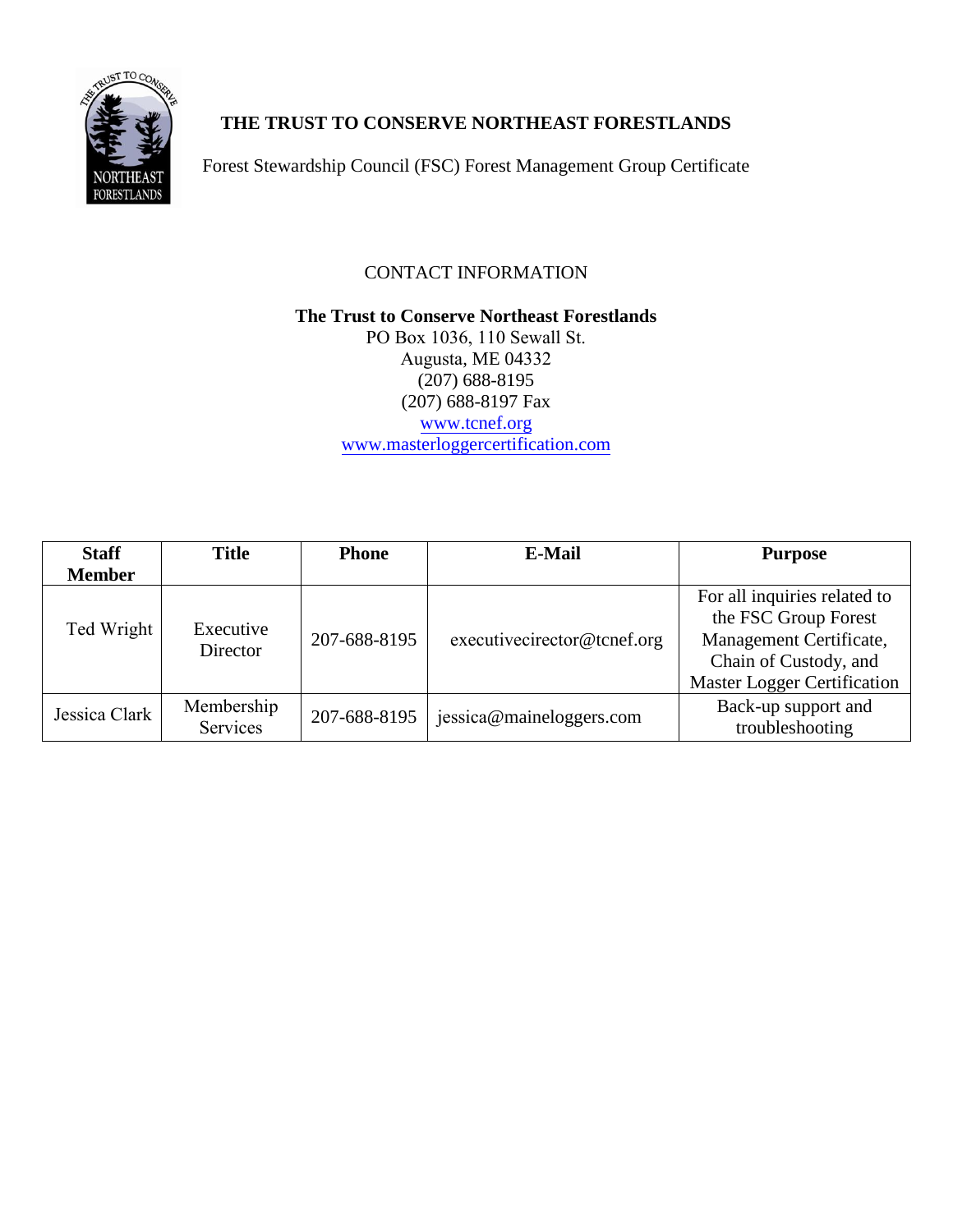

Forest Stewardship Council (FSC) Forest Management Group Certificate (RA-FM/COC-001881)

http://www.tcnef.org

## **SYNOPSIS OF FSC PRINCIPLES AND CRITERIA**

| <b>FSC Principle</b> |                                         | <b>TCNF Expectation</b>                                    |  |
|----------------------|-----------------------------------------|------------------------------------------------------------|--|
| 1.                   | <b>Compliance with laws and FSC</b>     | Member landowners will comply with local, state, and       |  |
|                      | principles                              | federal laws and with FSC Principles                       |  |
| 2.                   | Tenure and use rights and               | Member landowners will hold legal title and respect        |  |
| responsibilities     |                                         | traditional or established land uses                       |  |
| 3.                   |                                         | Member landowners will follow all laws and treaties        |  |
|                      | Indigenous peoples' rights              | regarding protections of indigenous peoples as well as     |  |
|                      |                                         | cultural and archeological resources.                      |  |
| 4.                   | <b>Community relations and workers'</b> | Member landowners keep community and affected parties      |  |
|                      | rights                                  | informed. Workers' rights and safety are protected.        |  |
| 5.                   |                                         | Member landowners seek to strengthen and diversify the     |  |
|                      | <b>Benefits from the forest</b>         | local economy, and avoid dependence on a single forest     |  |
|                      |                                         | product.                                                   |  |
| 6.                   | <b>Environmental impact</b>             | Member landowners protect and enhance important            |  |
|                      |                                         | ecological components of the forest                        |  |
| 7.                   | <b>Management</b> plan                  | Member landowners will develop and implement               |  |
|                      |                                         | comprehensive forest management plans                      |  |
| 8.                   | <b>Monitoring and Assessment</b>        | Member landowners will assist the Trust in the monitoring  |  |
|                      |                                         | and assessment of group practices                          |  |
| 9.                   | <b>Maintenance of High Conservation</b> | Member landowners will identify and protect unique natural |  |
|                      | <b>Value Forests</b>                    | communities on their property                              |  |
| 10.                  | <b>Plantations</b>                      | Member landowners will not convert natural forests to      |  |
|                      |                                         | plantations or use genetically modified trees              |  |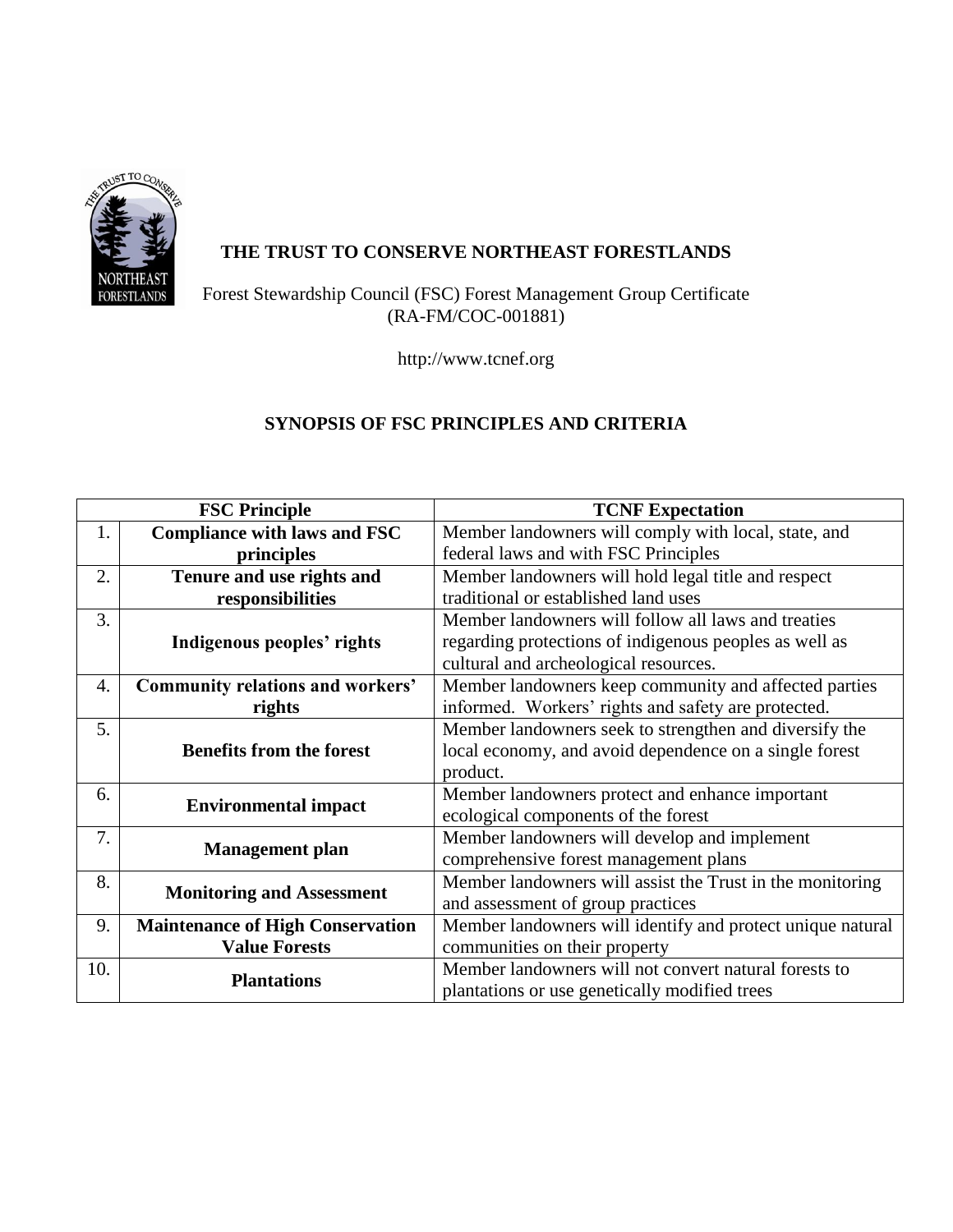

THE TRUST TO CONSERVE NORTHEAST FORESTLANDS Forest Stewardship Council (FSC) Forest Management Group Certificate

# **Third-Party Certifications of Logging Companies**

| <b>Smart Logging Standard*</b>                         | <b>Master Logger Goal**</b>                  | <b>Expectations</b>                                                                                                                                                        |
|--------------------------------------------------------|----------------------------------------------|----------------------------------------------------------------------------------------------------------------------------------------------------------------------------|
| <b>Legal Requirements</b>                              |                                              | Pre- and post-harvest planning, supported by                                                                                                                               |
|                                                        | <b>Document Harvest</b>                      | documentation, is utilized to ensure                                                                                                                                       |
| <b>Harvest Planning and</b>                            | <b>Operations Planning</b>                   | compliance with laws, conformity with land-                                                                                                                                |
| <b>Monitoring</b>                                      |                                              | owner objectives, and protection of site                                                                                                                                   |
|                                                        | <b>Protect Water Quality</b>                 | Harvest practices meet or exceed BMP's for                                                                                                                                 |
| <b>Harvest Practices</b>                               | <b>Maintain Soil Productivity</b>            | protecting critical resources                                                                                                                                              |
|                                                        | <b>Sustain Forest Ecosystems</b>             | Non-timber values and unique biological<br>features of site are protected or enhanced.                                                                                     |
| <b>Community Values</b>                                | <b>Manage Forest Aesthetics</b>              | Logger exhibits an aesthetic sensitivity and<br>protects cultural and historic features of the<br>landscape                                                                |
| <b>Occupational Health and</b><br><b>Safety</b>        | <b>Ensure Workplace Safety</b>               | Workplace safety is of paramount<br>importance. The company has a safety plan,<br>workers are properly trained and equipped,<br>and safety issues are regularly discussed. |
| <b>Continuous Improvement and</b><br><b>Innovation</b> | <b>Demonstrate Continuous</b><br>Improvement | Logger utilizes continual evaluation and<br>creative problem solving                                                                                                       |
| <b>Business Viability</b>                              | <b>Ensure Business Viability</b>             | Logger maintains ethical business practices<br>and has an up to date business plan                                                                                         |

\* SmartLogging is an internationally-recognized certification administered by the Rainforest Alliance.

\*\* The Trust holds the first SmartLogging certification issued by the Rainforest Alliance. Every Northeast Master Logger is also covered by the Trust's SmartLogging certificate.

The FSC Controlled Wood Standards are embedded in both the SmartLogging and Master Logger Certifications.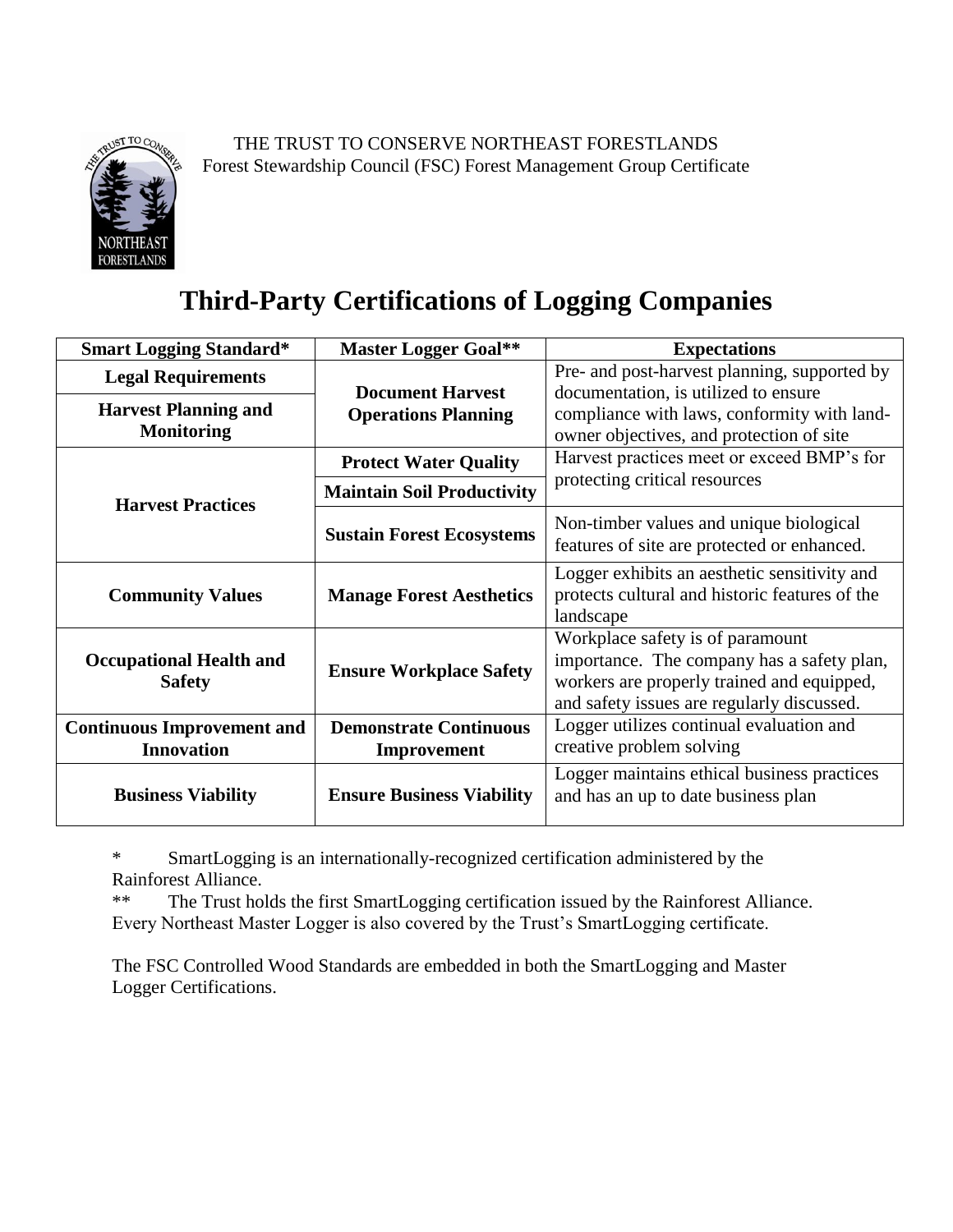

Forest Stewardship Council (FSC) Forest Management Group Certificate

# **Six Steps to Land Certification**

### **Step 1. Interested landowner or company recruiter contacts the Trust**

*The Trust will contact the landowner after receiving the initial inquiry.* 

### **Step 2. The Trust will mail an information packet to the landowner**

*The packet will explain the expectations for member landowners and the process for certifying new members. The Trust will follow-up with a phone call to determine landowner's interest in membership. Interested landowners will submit their management plan to the Trust, or, if they do not have one, the Trust will direct them to sources of assistance for obtaining a management plan.*

### **Step 3. The Trust reviews the landowner's forest management plan**

*The management plan will be reviewed against the Forest Management Plan Template. The Template requires the inclusion of specific types of information but does not dictate the objectives of management or the specific practices to be implemented as long as the plan complies with FSC-US Principles and Criteria. Any changes needed in the plan will be communicated to the landowner.* 

### **Step 4. An on-site visit is conducted**

*The visit will be conducted upon receipt of the plan and as soon as is practical for the landowner and the Trust. The purpose of the visit will be to see examples of current and past management and to review landowner goals and plan implementation, as well as to identify any areas of concern needing improvement or modification, and to agree to a schedule for proceeding.* 

### **Step 5. The landowner signs the Acknowledgement Letter**

*The letter, provided by the Trust, states the requirements for entry into the certified group and the responsibilities of the landowner member and the Trust. It is signed by the*  landowner and kept on file by the Trust. A copy of the letter is provided to the Rainforest *Alliance (the FSC auditor).* 

### **Step 6. The landowner becomes a member of the Trust's FSC Forest Management Group**

*The certification is valid for five years. The landowner can purchase signs from the Trust that can be placed on their property to display their commitment to forest management.*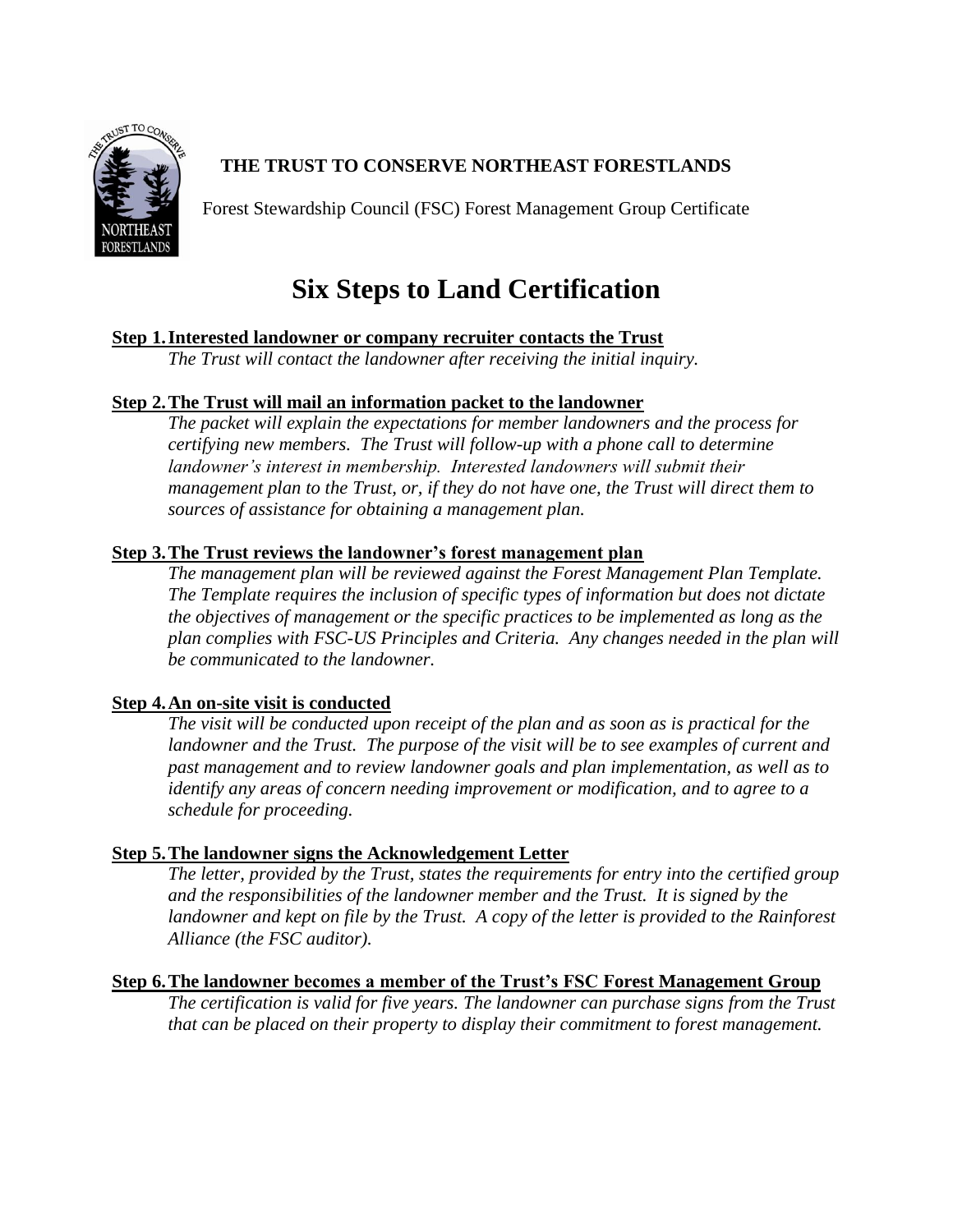

Forest Stewardship Council (FSC) Forest Management Group Certificate

# **Forest Management Plan Template**

| <b>TCNF FSC Group Forest Management Certificate</b><br><b>Required Elements of Member Forest Management Plans</b> |                                                              |  |  |  |
|-------------------------------------------------------------------------------------------------------------------|--------------------------------------------------------------|--|--|--|
| <b>General Property Information</b>                                                                               | <b>Non-timber Resource Planning Considerations</b>           |  |  |  |
| Landowner                                                                                                         | Threatened and endangered species, rare or exemplary natural |  |  |  |
|                                                                                                                   | communities                                                  |  |  |  |
| Plan Preparer                                                                                                     | Fish and wildlife habitat                                    |  |  |  |
| Plan Date                                                                                                         | Representative Ecosystems*                                   |  |  |  |
| Planning period                                                                                                   | High Conservation Value Forest (HCVF)*                       |  |  |  |
| State, Town and County                                                                                            | Water quality, wetlands, riparian areas                      |  |  |  |
| Tax map information                                                                                               | Historical, cultural, archaeological sites                   |  |  |  |
| Parcel location                                                                                                   | <b>Recreational Opportunities</b>                            |  |  |  |
|                                                                                                                   | Aesthetic quality                                            |  |  |  |
| <b>Acreage Summary</b>                                                                                            | <b>Forest Health</b>                                         |  |  |  |
| Forestland (productive)                                                                                           | Other important natural features                             |  |  |  |
| Reserved forestland (productive)                                                                                  |                                                              |  |  |  |
| Noncommercial/unproductive forestland                                                                             | <b>Stand Descriptions</b>                                    |  |  |  |
| Non-forested area                                                                                                 | Cover type                                                   |  |  |  |
| Water bodies                                                                                                      | Stand area                                                   |  |  |  |
| Wetlands                                                                                                          | Stand Composition and structure                              |  |  |  |
| Developed land                                                                                                    | Stand Age/history                                            |  |  |  |
| Agricultural land                                                                                                 | Stand health                                                 |  |  |  |
|                                                                                                                   | Stand volume                                                 |  |  |  |
| <b>Maps</b>                                                                                                       | Stand stocking                                               |  |  |  |
| Boundaries, Forest Types, Topography,                                                                             | Stand quality                                                |  |  |  |
| Soils, Roads, Wetlands, Riparian areas                                                                            | Growth rate                                                  |  |  |  |
| Critical habitat, Cultural features                                                                               | Long range silvicultural objectives                          |  |  |  |
|                                                                                                                   |                                                              |  |  |  |
| <b>General Conditions of the Woodlot</b>                                                                          | <b>Prescriptions and Recommendations</b>                     |  |  |  |
| General woodland description/history                                                                              | Stand prescriptions                                          |  |  |  |
| <b>Boundary lines</b>                                                                                             | Rate of Annual Harvest and Species Selection                 |  |  |  |
| Terrain/Hydrology                                                                                                 | Harvest Methods and Equipment                                |  |  |  |
| Watershed name/position                                                                                           | Recommendations to protect environmental values              |  |  |  |
| Soils information                                                                                                 | Other management activities                                  |  |  |  |
| Access                                                                                                            | Project schedule                                             |  |  |  |
| Landscape level considerations                                                                                    |                                                              |  |  |  |
| <b>Legal Obligations</b>                                                                                          | <b>Monitoring</b>                                            |  |  |  |
| <b>Field Methods Statement</b>                                                                                    | Plan monitoring and revision                                 |  |  |  |
|                                                                                                                   |                                                              |  |  |  |
|                                                                                                                   | * Applies only to properties exceeding 2470 acres (1000 ha)  |  |  |  |
|                                                                                                                   |                                                              |  |  |  |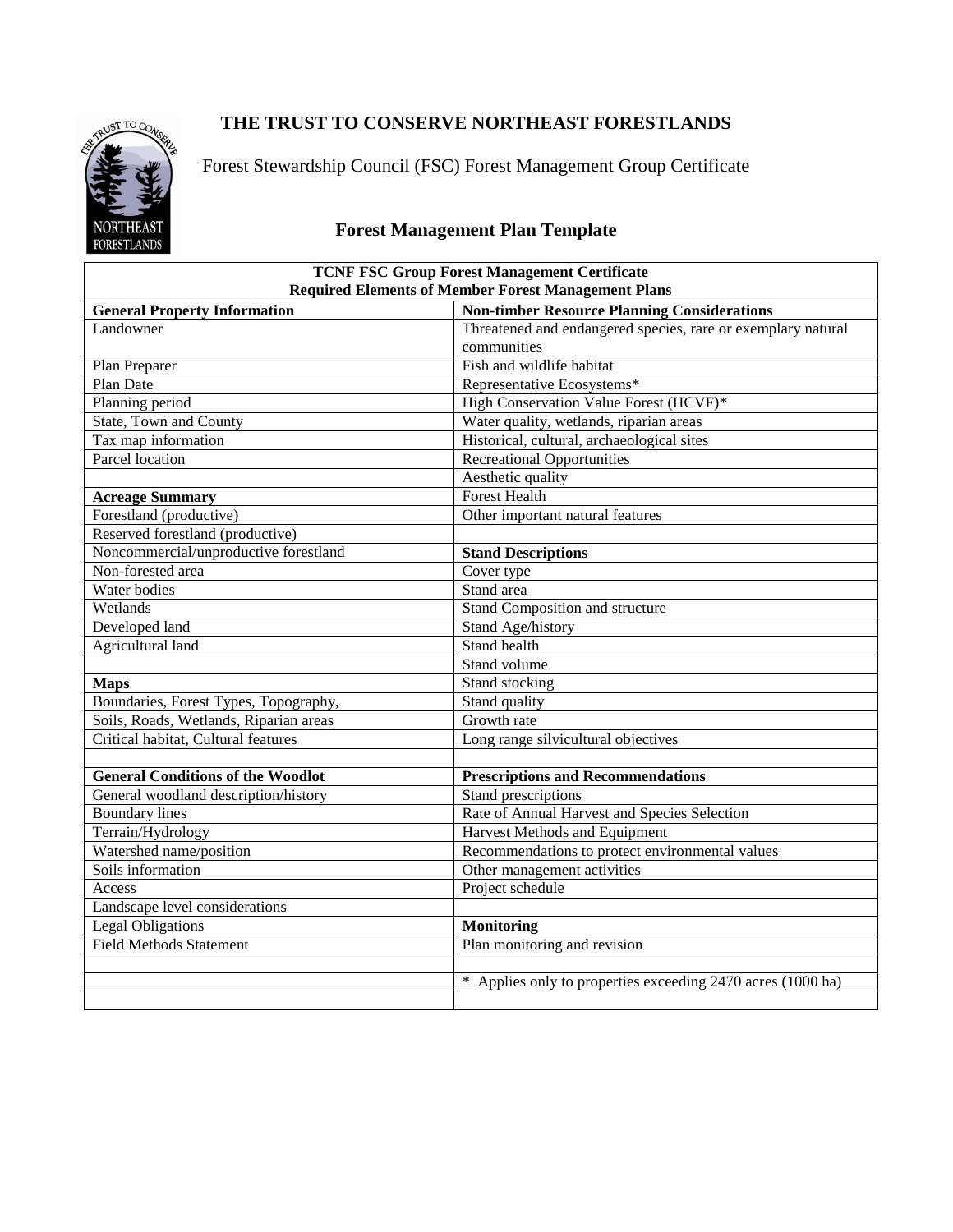

Forest Stewardship Council (FSC) Forest Management Group Certificate

### **RESPONSIBILITIES OF THE TRUST AND MEMBER LANDOWNERS IN THE CERTIFIED GROUP**

### MEMBER LANDOWNERS:

| <b>Plan</b>                                                     | long-term goals and objectives that are compatible with your needs and the<br>FSC-US Principles & Criteria.  |
|-----------------------------------------------------------------|--------------------------------------------------------------------------------------------------------------|
| <i>Implement</i>                                                | the long-term goals and objectives in your management plan                                                   |
| third-party certified loggers when you harvest<br>Utilize       |                                                                                                              |
|                                                                 | any changes in the management or ownership of your property to the Trust                                     |
| <i>Communicate</i>                                              | any issues with loggers, neighbors, and regulators to the Trust regarding<br>the management of your property |
| <b>Notify</b>                                                   | the Trust prior to the initiation of harvest or site-disturbing activity such as<br>road building.           |
| to requests for annual reports from the Trust<br><b>Respond</b> |                                                                                                              |

### THE TRUST:

| <b>Provide</b>                                         | the tools to manage your land according to the FSC-US Principles $\&$<br>Criteria |  |
|--------------------------------------------------------|-----------------------------------------------------------------------------------|--|
|                                                        | a management plan template for you to follow                                      |  |
| <b>Monitor</b><br>the management of your land annually |                                                                                   |  |
|                                                        | harvest operations on your land at least once during active harvesting            |  |
| <b>Represent</b>                                       | your interests in communications with the certifier                               |  |
| Communicate                                            | changes in FSC requirements                                                       |  |
| <b>Notify</b>                                          | you of any changes in our or your certification status                            |  |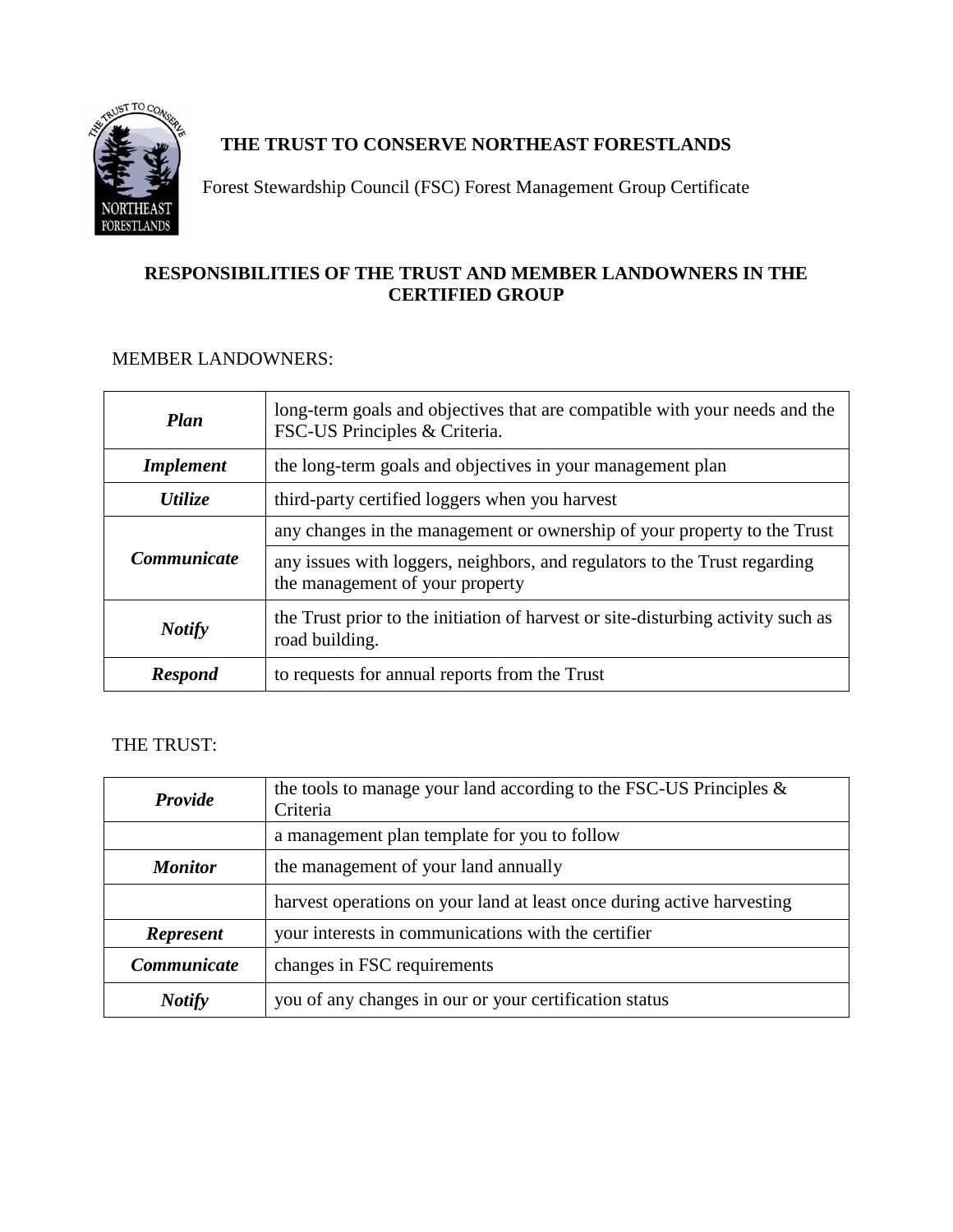#### **Highlights of**



#### The Trust to Conserve Northeast Forestland's FSC Forest Management Group Certification Manual

The Group Certification Manual provides the forest management philosophy and guidelines that form the basis for the Trust's management of their FSC certificate. These philosophies and guidelines are consistent with the Trust's vision of *enhancing the working forest ecosystem through exceptional accountability.*

To ensure compliance with FSC Principles and provide a consistency of practices across all properties, a basic requirement of group membership is that all commercial harvests employ loggers certified through an internationally-recognized third-party system (at this writing, either Master Logger or SmartLogging certification).

The guidelines are based upon Forest Stewardship Council-US Principles and Guidelines (see the document, Synopsis of FSC Principles and Criteria found in this packet).

The guidelines are not strictly interpreted rules, however, each guideline must be addressed and the spirit of the guidelines must be met. Many guidelines are addressed by the Trust in the oversight of the FSC Group. Landowners are responsible for the parcel-level requirements.

Planning is an essential tool for meeting the spirit of the guidelines, and must be used to address the protection of soils and water resources, silvicultural practices, engineering practices, and the protection of biological resources.

The use of pesticides is restricted and must comply with FSC policy.

Each member landowner must have a current forest management plan that includes all the elements listed in the Forest Management Plan Template.

The Trust is responsible for the monitoring and assessment of group activities, but member landowners are expected to assist this effort through annual reporting and notification of harvesting activity.

To provide a chain of custody for products harvested from member properties timber sale agreements or other contracts to sell standing timber will include the TCNF FSC Certificate Code and the following language:

"The area encompassed by this timber sale is certified to the standards of the Forest Stewardship Council (FSC). The landowner is a member in good standing of a Group Forest Management FSC Certificate (RA FM/COC-1881) administered by the Trust to Conserve Northeast Forestlands. Forest products from this sale may be delivered to the mill as "FSC certified" as long as the contractor hauling the forest products is FSC Chain-of-Custody (COC) certified. The purchaser is responsible for maintaining COC after leaving the sale area."

A description of the known threatened or endangered plant and animal species, and rare and exemplary natural communities, is required of every member management plan. Landowners will consider "Reserve Designation" of rare or exemplary natural communities when management is incompatible with the important natural characteristics.

Landowners must use a written timber sale contract and harvest plan for all commercial harvests. The landowner must notify the Trust prior to all commercial harvests.

The Trust will conduct a monitoring visit at least once every five years, ideally during or following a harvest.

The manual contains the Trust's policy for the resolution disputes.

Copies of the Group Certification Manual are available upon request.